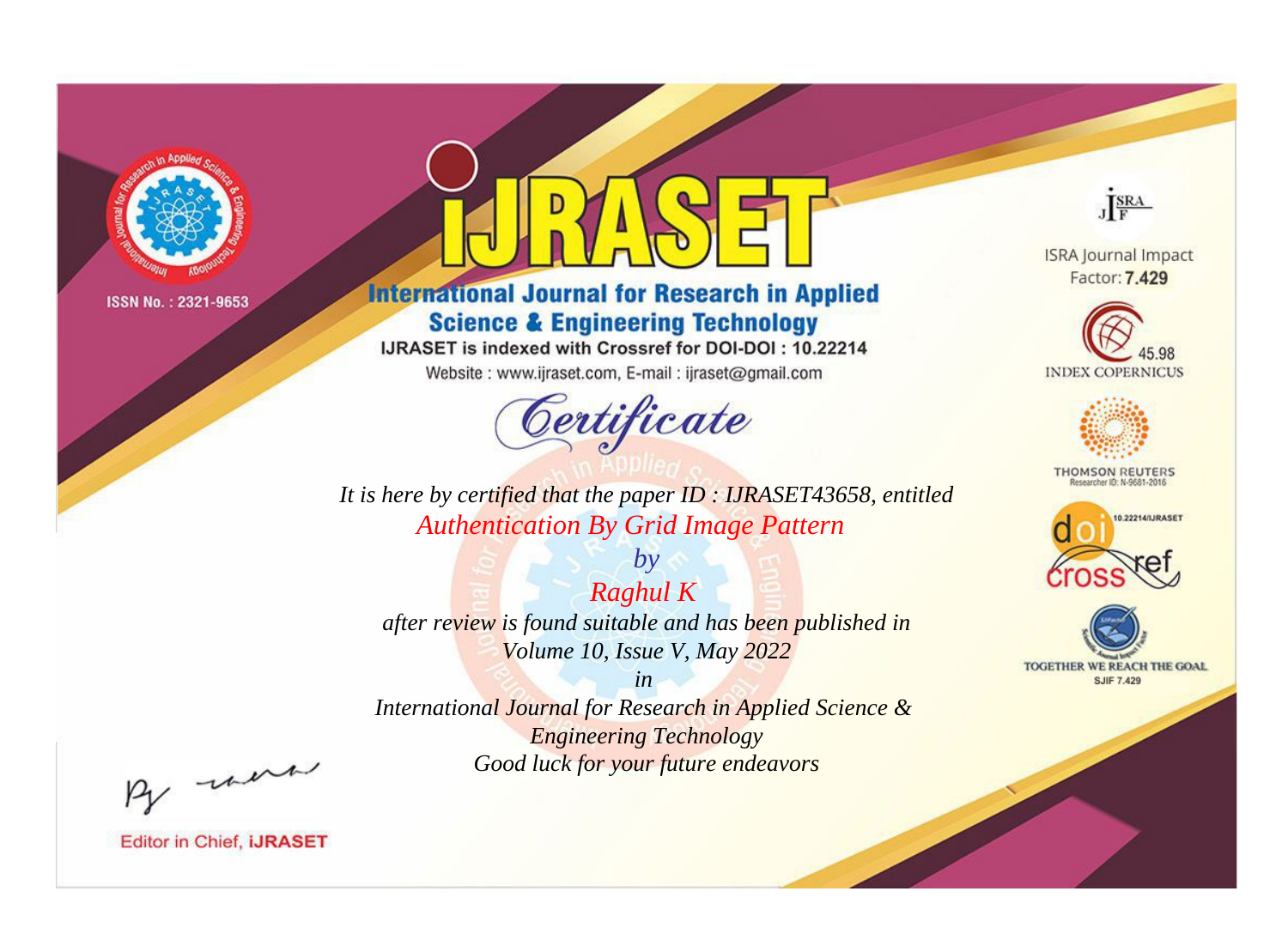

# **International Journal for Research in Applied Science & Engineering Technology**

IJRASET is indexed with Crossref for DOI-DOI: 10.22214

Website: www.ijraset.com, E-mail: ijraset@gmail.com



JERA

**ISRA Journal Impact** Factor: 7.429





**THOMSON REUTERS** 



TOGETHER WE REACH THE GOAL **SJIF 7.429** 

It is here by certified that the paper ID: IJRASET43658, entitled **Authentication By Grid Image Pattern** 

 $b\nu$ Thossi Bala V after review is found suitable and has been published in Volume 10, Issue V, May 2022

 $in$ International Journal for Research in Applied Science & **Engineering Technology** Good luck for your future endeavors

By morn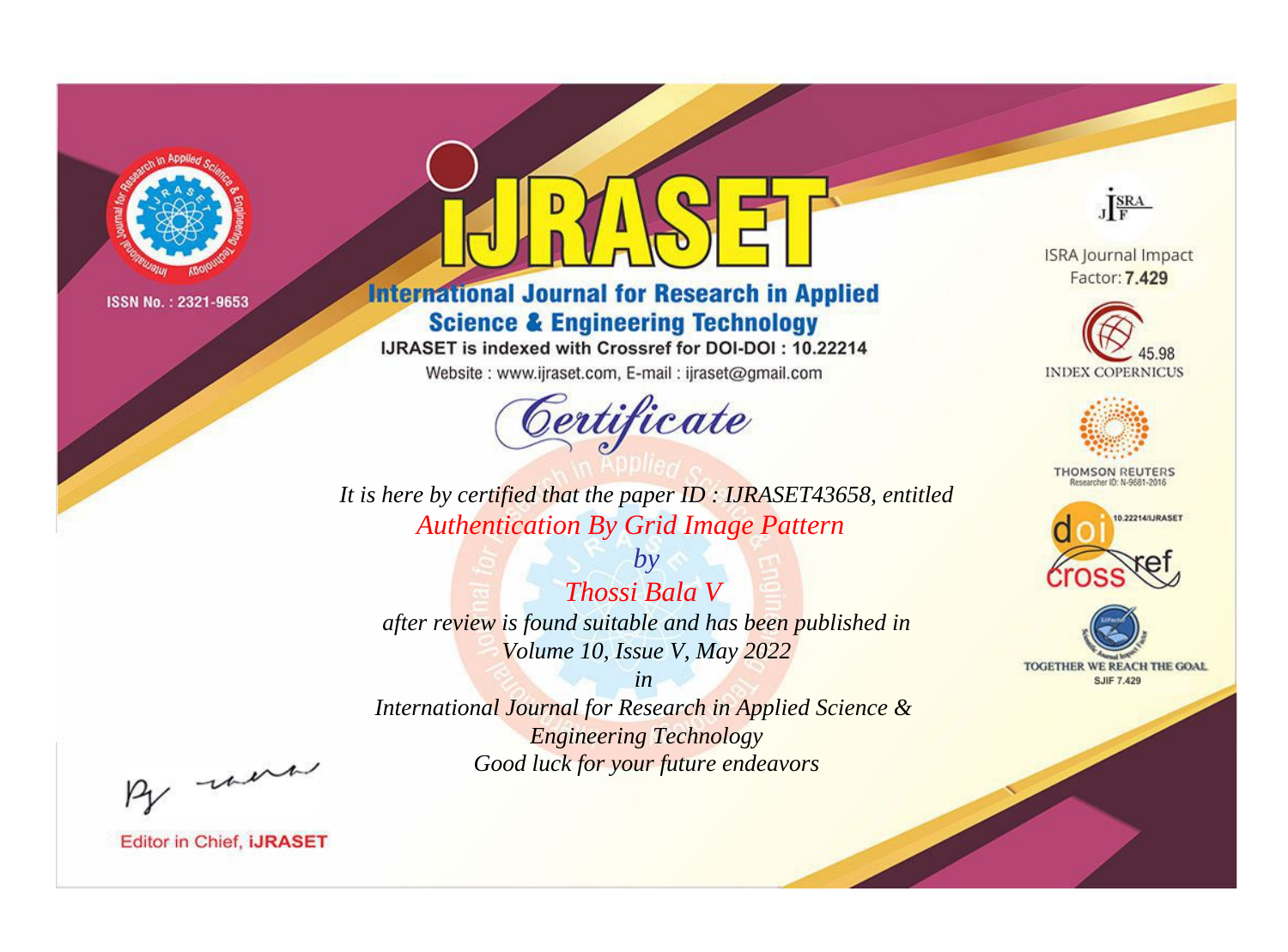

# **International Journal for Research in Applied Science & Engineering Technology**

IJRASET is indexed with Crossref for DOI-DOI: 10.22214

Website: www.ijraset.com, E-mail: ijraset@gmail.com



JERA

**ISRA Journal Impact** Factor: 7.429





**THOMSON REUTERS** 



TOGETHER WE REACH THE GOAL **SJIF 7.429** 

*It is here by certified that the paper ID : IJRASET43658, entitled Authentication By Grid Image Pattern*

*by Suriya Prakash R after review is found suitable and has been published in Volume 10, Issue V, May 2022*

*in* 

*International Journal for Research in Applied Science & Engineering Technology Good luck for your future endeavors*

By morn